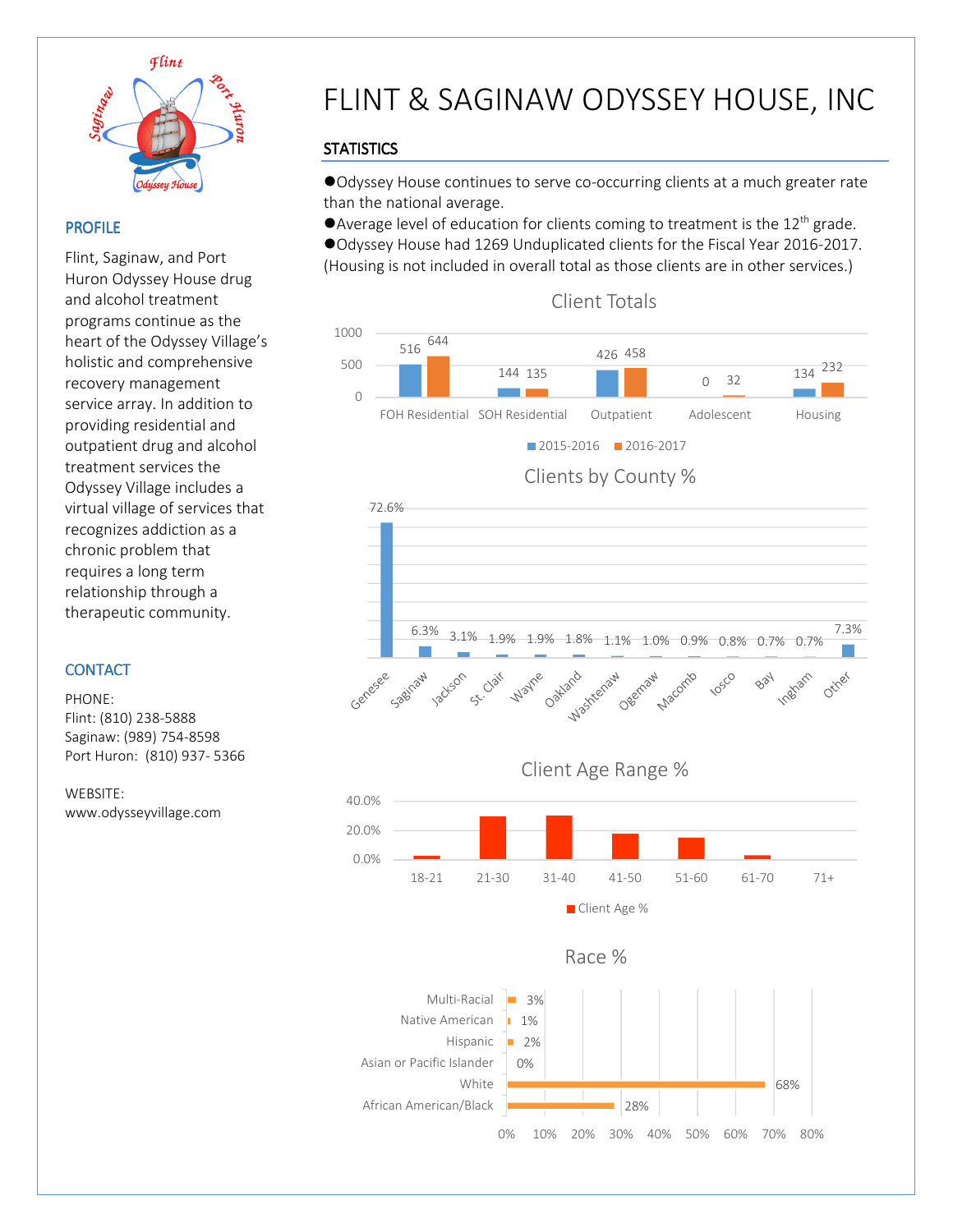WOMEN SPECIALITY SERVICES: 388 Total ENHANCED WOMEN SPECIALTY SERVICES: 60 Total



CHILDREN: Flint Odyssey House provided on site services to 191 children and an additional 340 children were provided ancillary services. Saginaw Odyssey House provided services to 131 children.



Average Length of Stay for clients in treatment was 105 days for Fiscal Year 2016-2017

PREVENTION: Approximately 3000 people were served prevention services.

TOXICOLOGY: 10,270 drug screens were administered to clients with a relapse rate of only 3.6%



 $\bullet$ CLIENT SA $\bullet$  2016-2017

about their overall satisfaction within the program. Overall satisfaction amongst the responses was 4.2 on a scale of  $1 - 5$ . 1 being greatly dissatisfied and 5 greatly satisfied.

FOLLOW UP DATA: 186 Follow up surveys were collected from client's who had left treatment

- Employment was up amongst clients who left treatment.
- Homelessness and dependent living had declined.
- 94% had no new incarcerations.
- 46% had resolved probation.
- 48% continued SUD treatment after leaving odyssey house.
- 87% continued to see a psychiatrist.

- Clients reported an improvement of overall health from when they entered treatment.

- 68% resolved open CPS cases and only 3% reported new CPS cases.